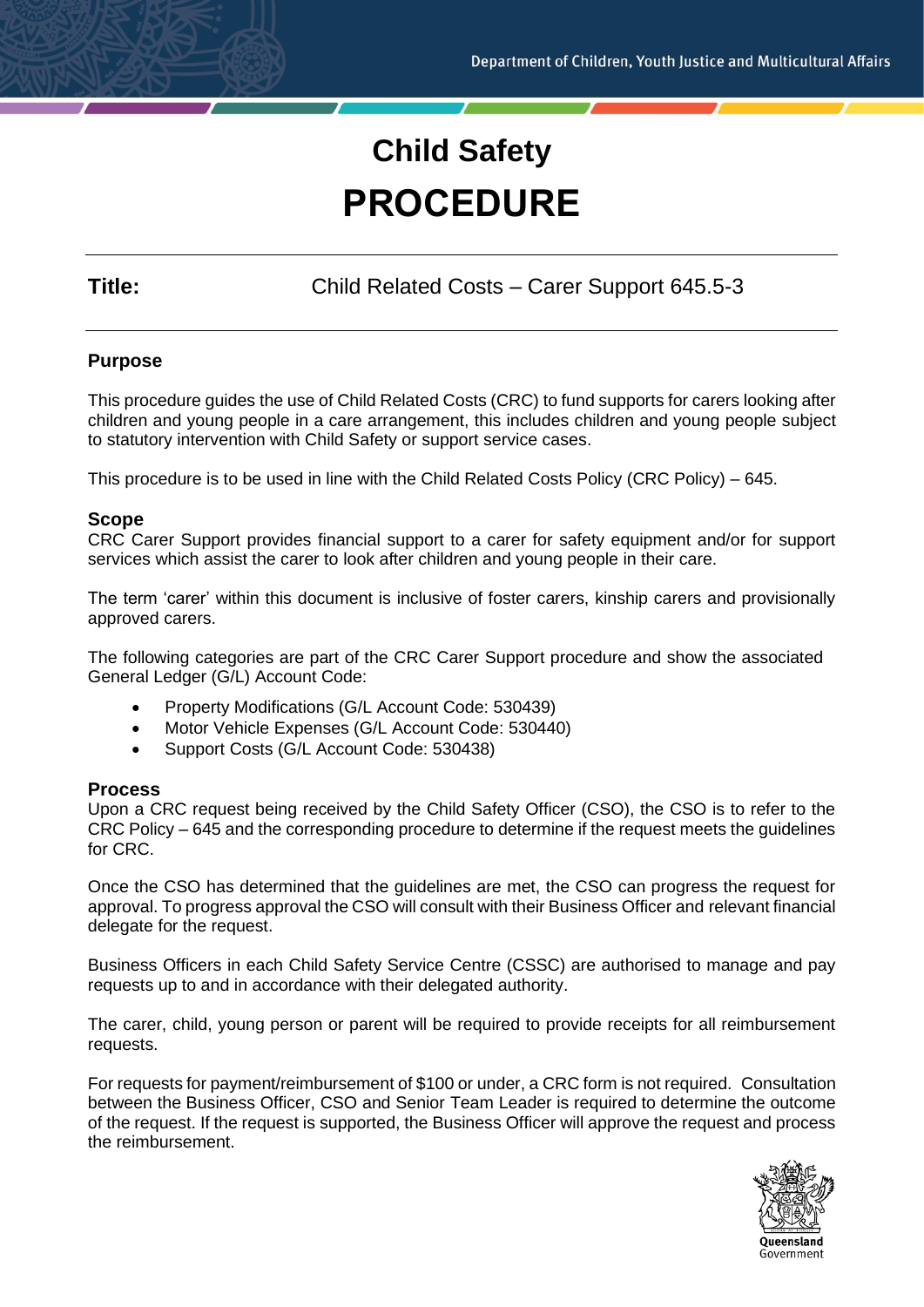For requests for payments/reimbursements over \$100 a completed CRC form is required. Consultation between the CSO, Senior Team Leader and the financial delegate is required to determine the outcome of the request. If the request is supported, the financial delegate will approve the request and Business Services will process the reimbursement.

*A link to the financial delegations has been provided under Delegations at the end of this procedure.*

Child Safety Officers will:

- Consider the use of CRC as part of the case planning processes.
- Make sure carers are aware of how to request CRC for unplanned expenses as they arise.
- Make sure CRC support is consistent with the case plan and/or supportive of the care arrangement.

Business Officers will:

- Ensure the correct CRC G/L Account Code is used
- Ensure all transactions are substantiated, and necessary substantiating documentation (for example, invoices and receipts) is filed to ensure an audit trail.

Should the request not be supported, the CSO will inform the person making the request of the outcome including an explanation for the decision.

# **Categories for child related costs carer support**

#### **Property Modifications (G/L Account Code: 530439)**

This category is to provide financial support for the costs associated with approved modifications to the home or property of a carer to support a long-term care arrangement as outlined in the case plan.

Expenditure under this category can include

- Installation of ramps for wheelchair access for a child or young person with a physical disability
- Installation of handrails
- Other safety and security modifications required to meet the specific needs of a child or young person
- Modifications to a motor vehicle

Expenditure under this category can also include reimbursing eligible carers for the installation of smoke alarms to meet the legislative changes to the *Fire and* Emergency Act 1990. Any existing smoke alarm being replaced must be a photoelectric-type alarm which complies with Australian Standard 3786-2014.

Reimbursement for the installation of compliant smoke alarms is capped at \$1500. Expenditure for this purpose is time limited and will end 1 January 2027.

Expenditure for reimbursements for the installation of smoke alarms will use cost centre 1386215.

In order to receive financial support for the smoke alarm installation, carers need to meet the following criteria:

- The house they are installing needs to be their principal place of residence and they must be the owners of the house
- Installation is for compliant alarms and can only be claimed once
- Installation has to be undertaken by a certified electrician

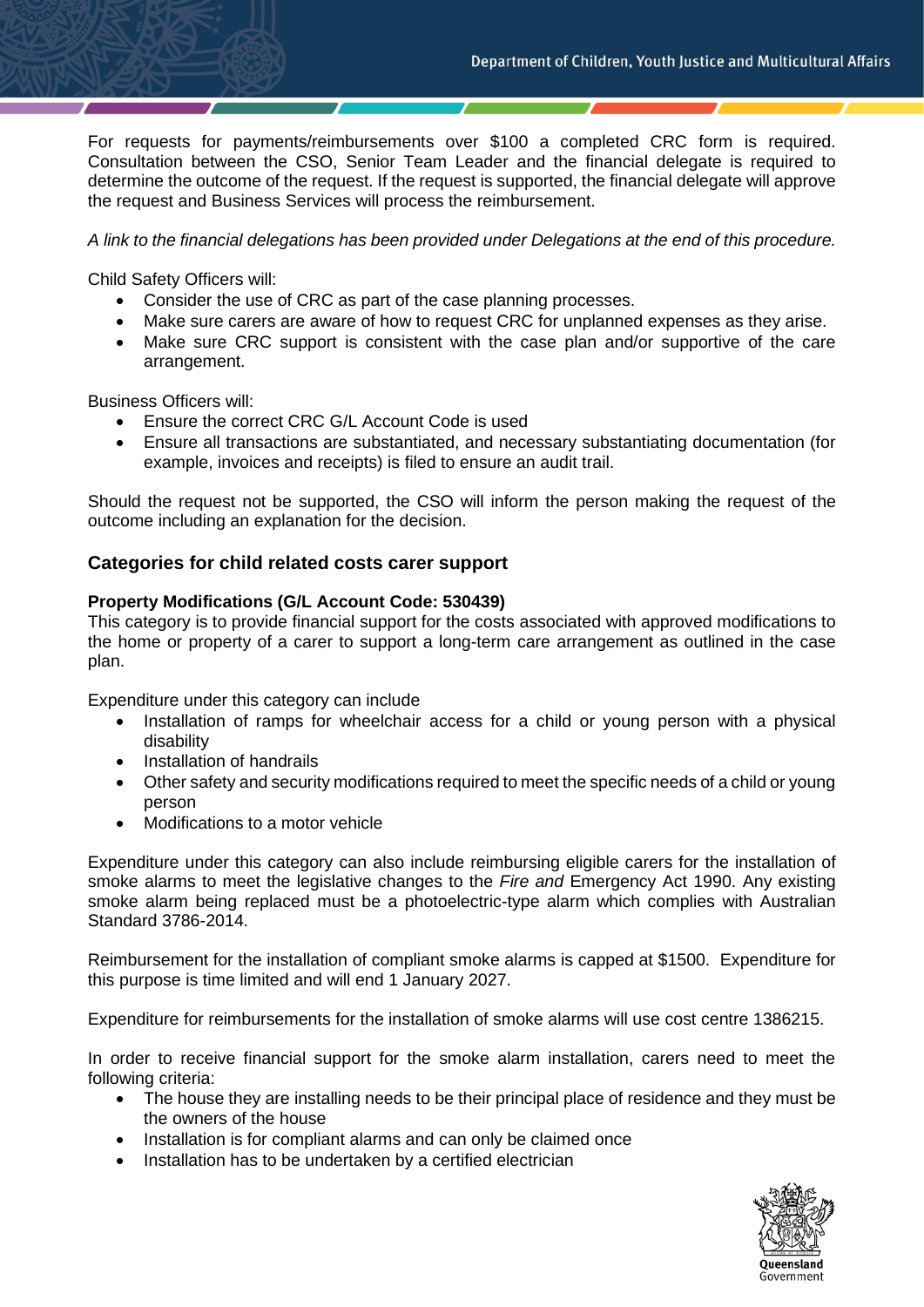Carers will provide the following documents with their application to prove they meet the criteria for the smoke alarm installation:

- Rates notice with the address they are claiming for (evidence of principle place of residence)
- A certificate of installation and invoice with the electrician's licence number (evidence of expenditure to be reimbursed, compliance with new legislation and use of a certified electrician)

Carers are responsible for ensuring the work is done by a certified electrician. The electrician's licence number included on certification details supplied by a care can be confirmed on the following website:<https://www.electricalsafety.qld.gov.au/find-a-licensed-electrician>

Information on requirements for smoke alarms can be confirmed on the following website: <https://www.qfes.qld.gov.au/prepare/fire/smoke-alarms/existing-properties>

#### **Motor Vehicle Expenses (G/L Account Code: 530440)**

This category is used for all costs associated with a carer's vehicle expenses.

Expenditure under this category can include:

- an approved lease
- maintenance and running costs for a motor vehicle leased for a carer for a short-term arrangement between four to six weeks

When a vehicle lease is required to support a care arrangement long-term, please refer to the Individual Placement Support policy and procedure.

The lease of any vehicle for a carer must be part of an approved case plan and have demonstrated benefits for the child or young person. The lease must be for a specified period between four to six weeks and must be the most efficient, effective and economic use of the child related costs funding, as per the requirements of the *Financial Accountability Act 2009*.

In circumstances where a carer chooses to lease a vehicle for reasons not included as part of an approved case plan, the costs will be met by the carer.

# **Support Costs (G/L Account Code: 530438)**

This category provides financial support to a carer to purchase support services and/or goods in circumstances where an acute illness, stress or crisis, is impacting on the carer's ability to care for the children and young people in their care.

This category can also be used to purchase goods where an emergent situation has arisen.

Emergent situations may include circumstances where:

- children and young people are placed with carers and the carer payments have not yet commenced; or
- children and young people are placed with a carer in emergent accommodation.

The types of costs included in this category are:

- Safety equipment such as a car seat, safety locks and child barriers required in emergent situations.
- Prepaid essential gift card to purchase food, toiletries and clothing for a child or young person; and

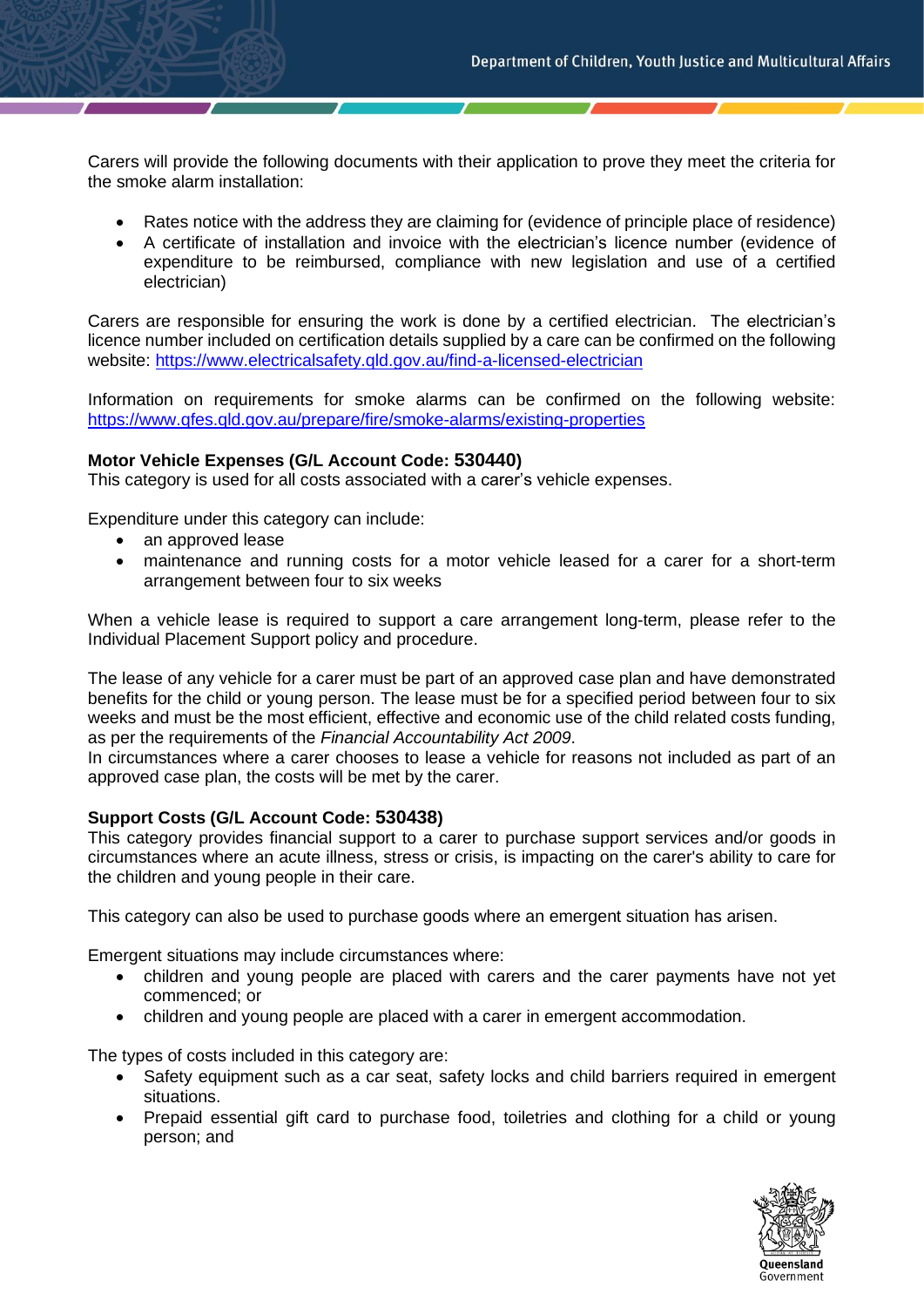• In-home services such as a cleaner or short-term baby-sitting to assist the carer in the dayto-day care of a child or young person under the circumstances mentioned above. This is a short-term arrangement and regular review must occur.

Please also see policy Dual Payment of Carer Allowances if emergent respite is considered a more appropriate solution.

The gift cards G/L account code: 530426 is to be used for the bulk purchase of gift cards. For further details, refer to the finance procedure 'Prepaid gift cards FME026.1' for guidance on the purchase, control and issue of prepaid gift cards.

#### **Personal Assets: When a child or young person leaves a care arrangement**

As a general rule, all clothing, gifts and personal items purchased for the child or young person belong to the child or young person. All items belonging to the child or young person will go with them to their next care arrangement, when they transition to adulthood, or when they return home to their family.

In cases where a carer purchases shared items or gifts for the carer family, these items need to be detailed in the child or young person's case plan and/or placement agreement that they are shared items and are to remain with the carer. These items should be agreed upon with the CSO.

Examples of these items include but are not limited to:

- bedding/towels
- bunk beds
- **bookshelves**
- swing sets

In order to facilitate this, carers are encouraged to maintain a personal assets list in order to assist with managing items purchased for the children and young people in their care.

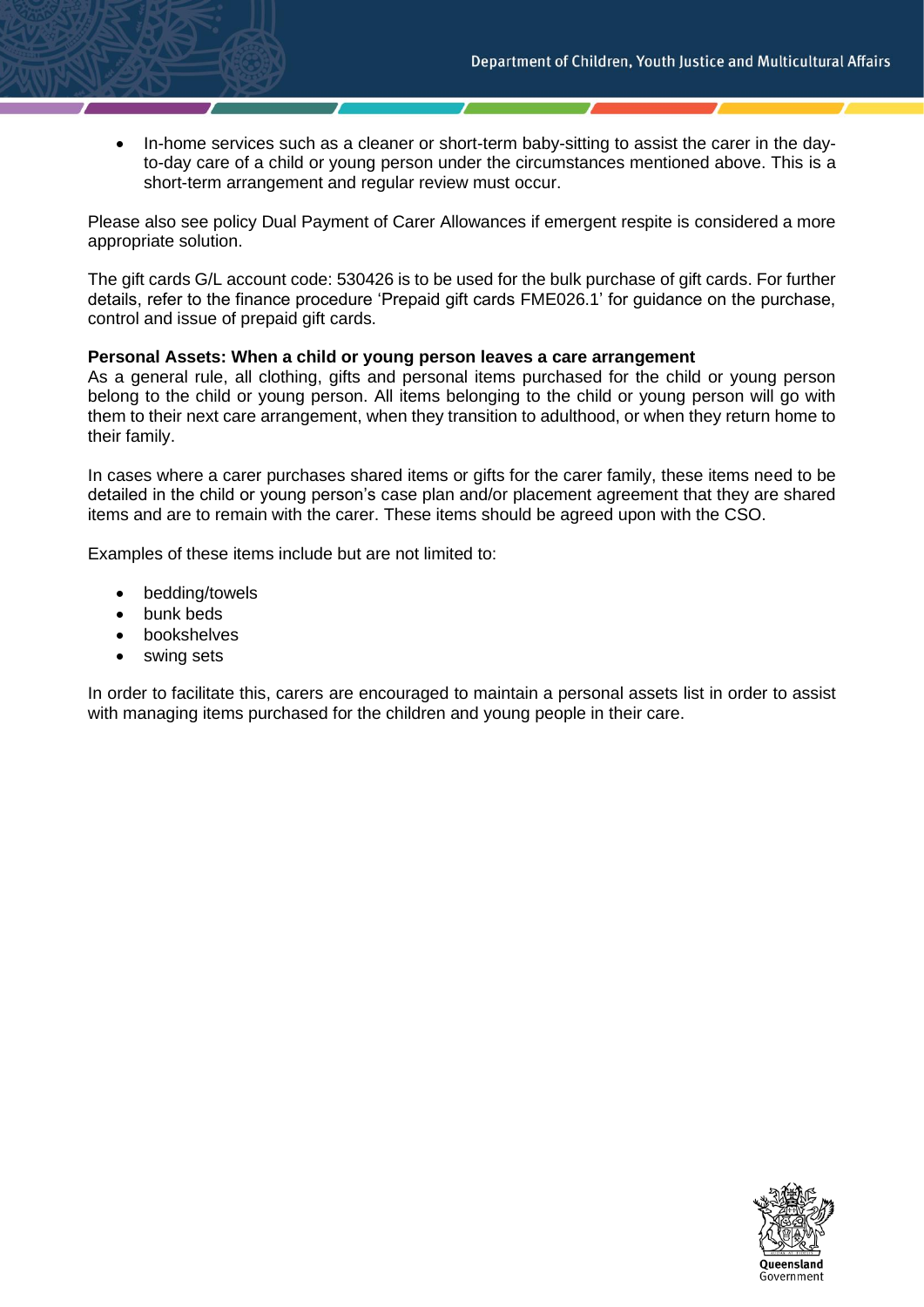# **Authority:**

*Child Protection Act 1999*

*Financial Accountability Act 2009*

# **Delegations:**

The use of CRC will be in accordance with departmental financial delegations and standards.

# [Financial Delegations](https://cyjmaintranet.root.internal/finance-procurement/financial-delegations)

| Records File No.:    | 12/306/142630-P1                     |
|----------------------|--------------------------------------|
| Date of approval:    | 8 June 2022                          |
| Date of operation:   | 8 June 2022                          |
| Date to be reviewed: | 8 June 2025                          |
| Office:              | <b>Investment and Commissioning</b>  |
| <b>Help Contact:</b> | <b>Family Based Care and Support</b> |

#### **Links**

*Related Policy* CRC – 645 Case Planning (263) Early Childhood Education and Care Participation Minimum Gap Payment Policy – CPADC 640-2

# *Related Procedures*

CRC – Education and Child Care Support 645.2 CRC – Travel Support 645.3 CRC – Child and Young Person Support 645.4 CRC – Carer Support 645.5 Child Safety Practice Manual

# **Related Legislation**

*Financial Accountability Act 2009 Child Protection Act 1999 Child Protection Regulation 2000 Adoptions Act 2009 Human Rights Act 2019*